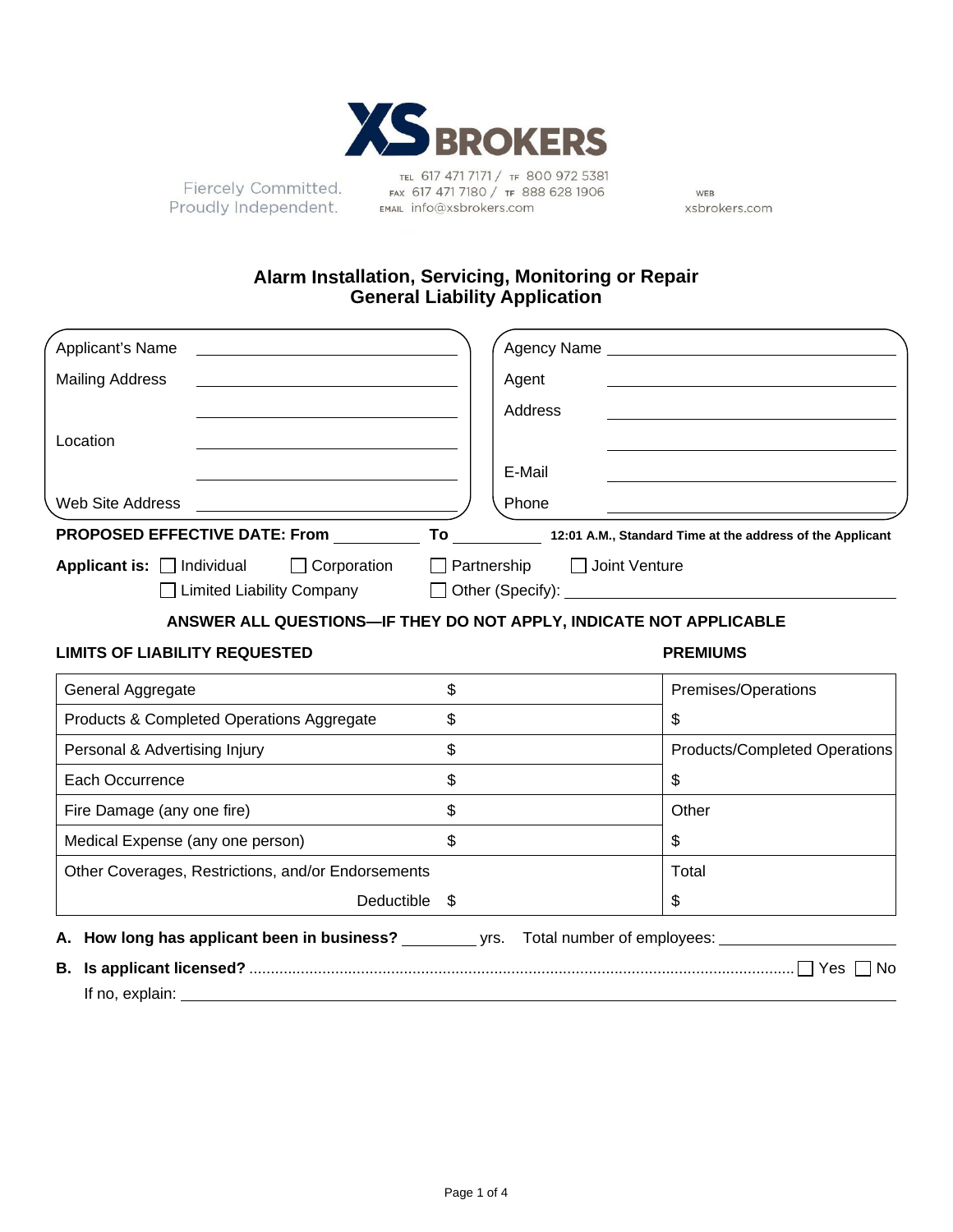# **C. Estimated annual**

- **A)** Payroll \$
- **B)** Sales \$
- **C)** Cost of subcontractors \$

| D.       |                                                                                                                     | Operations of applicant (show sales and payroll for each)                                                            | Payroll | Sales |  |  |  |
|----------|---------------------------------------------------------------------------------------------------------------------|----------------------------------------------------------------------------------------------------------------------|---------|-------|--|--|--|
|          | 1.                                                                                                                  | Burglar alarms-residential                                                                                           | \$      | \$    |  |  |  |
|          | 2.                                                                                                                  | Burglar alarms-commercial                                                                                            | \$      | \$    |  |  |  |
|          | 3.                                                                                                                  | Fire alarms-residential                                                                                              | \$      | \$    |  |  |  |
|          | 4.                                                                                                                  | Fire alarms-commercial                                                                                               | \$      | \$    |  |  |  |
|          | 5.                                                                                                                  | Alarm monitoring operations (If any medical alarm monitoring, show sepa-<br>rate sales for same.)                    | \$      | \$    |  |  |  |
|          | 6.                                                                                                                  | Monitoring, installation, servicing or repair of emergency medical alert<br>systems or nurse call buttons. Describe: | \$      | \$    |  |  |  |
|          | 7.                                                                                                                  | Other                                                                                                                | \$      | \$    |  |  |  |
|          | 8.                                                                                                                  |                                                                                                                      |         |       |  |  |  |
| Е.       |                                                                                                                     |                                                                                                                      |         |       |  |  |  |
|          |                                                                                                                     |                                                                                                                      |         |       |  |  |  |
|          |                                                                                                                     |                                                                                                                      |         |       |  |  |  |
| F.<br>G. |                                                                                                                     |                                                                                                                      |         |       |  |  |  |
| Н.       |                                                                                                                     |                                                                                                                      |         |       |  |  |  |
| I.       | Does applicant install alarms or phones in vehicles, mobile equipment, watercraft or aircraft? $\Box$ Yes $\Box$ No |                                                                                                                      |         |       |  |  |  |
| J.       | Does applicant install alarms in hospitals, nursing homes, transportation facilities, detention or                  |                                                                                                                      |         |       |  |  |  |
|          |                                                                                                                     |                                                                                                                      |         |       |  |  |  |
| L.       | Does applicant install or monitor metal, chemical or explosive detection devices at transporta-                     |                                                                                                                      |         |       |  |  |  |
|          |                                                                                                                     |                                                                                                                      |         |       |  |  |  |
| N.       |                                                                                                                     |                                                                                                                      |         |       |  |  |  |
| О.       |                                                                                                                     |                                                                                                                      |         | No    |  |  |  |
|          |                                                                                                                     |                                                                                                                      |         | No    |  |  |  |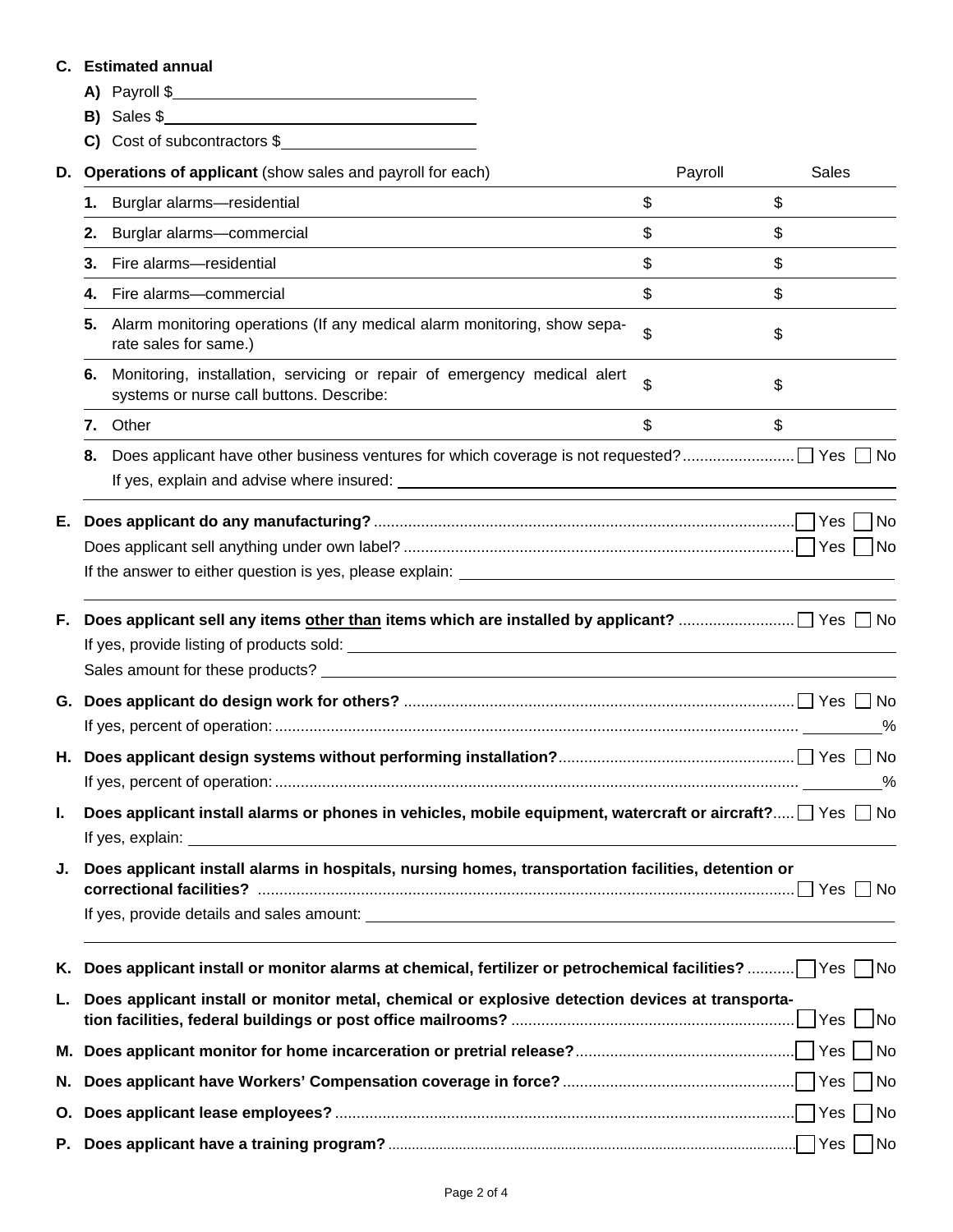If yes, describe:

|    | R. Please attach (A) Any descriptive or advertising literature; (B) Copy of usual performance contract with client;<br>(C) Any hold harmless agreements executed in favor of client. |
|----|--------------------------------------------------------------------------------------------------------------------------------------------------------------------------------------|
| S. | Does applicant limit his liability to a stated dollar amount (liquidated damages) on his standard                                                                                    |
|    |                                                                                                                                                                                      |
|    |                                                                                                                                                                                      |
| Т. | During the past three years has any company ever canceled, declined or refused to issue simi-                                                                                        |
|    | If yes, explain:                                                                                                                                                                     |

**Previous Insurer and Loss History: Indicate all claims or losses (regardless of fault and whether or not insured) or occurrences that may give rise to claims for the prior three years.** 

| <b>YEAR</b> | <b>COMPANY</b> | <b>POLICY</b><br><b>NUMBER</b> | <b>PREMIUM</b> | <b>LOSSES</b><br><b>PAID</b> | <b>LOSSES</b><br><b>RESERVED</b> | <b>DESCRIPTION</b> |
|-------------|----------------|--------------------------------|----------------|------------------------------|----------------------------------|--------------------|
|             |                |                                |                |                              |                                  |                    |
|             |                |                                |                |                              |                                  |                    |
|             |                |                                |                |                              |                                  |                    |
|             |                |                                |                |                              |                                  |                    |

|             | <b>SCHEDULE OF HAZARDS</b> |                |                                                                        |       |                |                 |                |                 |
|-------------|----------------------------|----------------|------------------------------------------------------------------------|-------|----------------|-----------------|----------------|-----------------|
|             |                            |                | <b>Premium Bases:</b>                                                  |       | Rate           |                 | <b>Premium</b> |                 |
| Loc.<br>No. | <b>Classifica-</b><br>tion | Class.<br>Code | (s) Gross Sales<br>(p) Payroll<br>(a) Area<br>(c) Total Cost (t) Other | Terr. | Prem./<br>Ops. | <b>Products</b> | Prem./<br>Ops. | <b>Products</b> |
|             |                            |                |                                                                        |       |                |                 |                |                 |
|             |                            |                |                                                                        |       |                |                 |                |                 |
|             |                            |                |                                                                        |       |                |                 |                |                 |
|             |                            |                |                                                                        |       |                |                 |                |                 |
|             |                            |                |                                                                        |       |                |                 |                |                 |